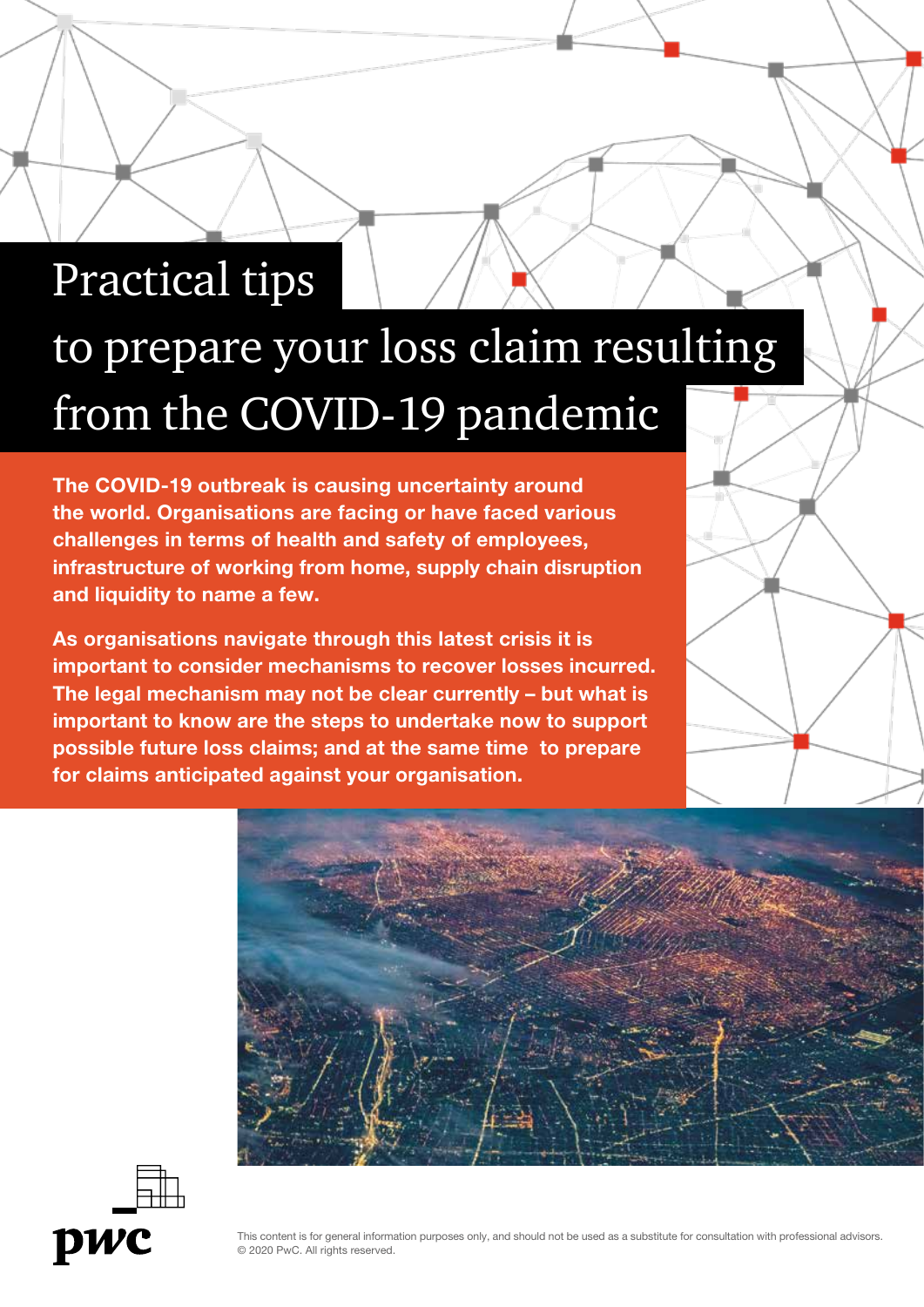

# **Why you should start collecting evidence of losses sooner rather than later**

Organisations are currently suffering losses in connection with the COVID-19 pandemic. Losses could be pursued under various mechanisms including against business partners, under insurance policies or as losses claimed from governments in response to decrees and / or measures or under bilateral investment treaties. The mechanism to be pursued is something that would need to be assessed with legal advisers. Irrespective of the mechanism, the process to quantify the losses is similar – and this is something that should be done sooner rather than later.

From the point of view of mechanisms aimed at compensating for losses, whether actual (damnum emergens) or lost profit (lucrum cessans), there is generally an obligation of the injured party to prove the losses incurred – specifically, the occurrence and the amount of losses, as well as the causal link

between the loss and the loss event or breach of duty (e.g. what losses were caused as a result of the government measures in the case of a claim against the government). The injured party would also need to prove that it had taken reasonable steps to mitigate the losses incurred and disclose whether these losses have already been fully or partially compensated in other ways.

Whilst cash flow management is currently crucial for organisations to keep running, they should also be preparing for the remediation process in due course. It is important to act now and start collecting evidence in relation to potential losses as later it may be difficult to go back and recreate and capture all of the information retrospectively; plus later on it is possible you may miss documents and information that may have supported your position.





1. Review any contracts that may give rise<br>to a claim for compensation for actual local port lost profit, or an obligation to reimburs to a claim for compensation for actual loss or lost profit, or an obligation to reimburse a counterparty. It is also important to examine the terms of the contracts which relate to the current situation and which could lead to a limitation or cancellation of the right to compensation.

2. Identify the documents required to substantiate the loss and the deadli<br>by which the claim, including the substantiate the loss and the deadlines documentation, is to be submitted. If the required information is not entirely clear, communicate it with your insurance company, an insurance broker, or contact a lawyer.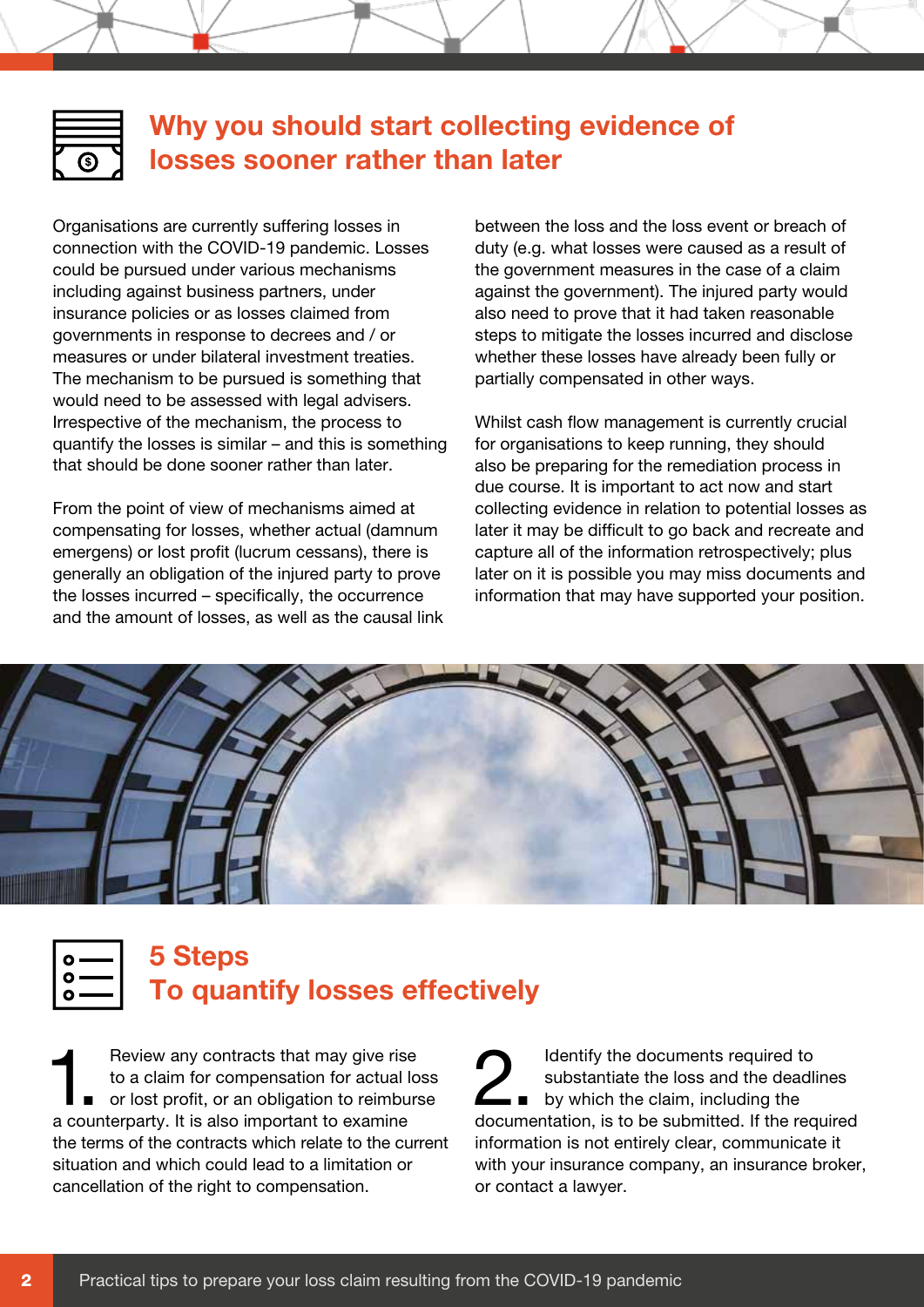Set up internal processes so that<br>the information you need to prove the<br>is stored in one place, and you do not the information you need to prove the loss have to search for it when you need it. It is better to have more data and documents than less, but all of them should be relevant.

If the compensation includes lost profit<br>
or consequential type losses, it is<br>
appropriate to obtain the services of or consequential type losses, it is an expert ahead of time and to discuss with him/ her the documents he/she will need to calculate the loss. The necessary supporting documents may vary depending on the calculation method applied, which will be dependent upon the given situation. Consideration will also need to be given to the period that the losses will be incurred and whether permanent losses need to be assessed.

Make a request for compensation in<br>
a timely manner, within the time limit<br>
specified under the applicable contract, a timely manner, within the time limit policy or regulation, and ensure it is as thorough as possible. This needs to be done in conjunction with your legal advisers.







Tips:

 In addition to evidence about the losses incurred, it is important to clearly document the decisions made by the organisation in reaction to the crisis that were implemented to mitigate any losses including governmental anticrisis measures.

 Whereas it would be preferred for the claim to be robust, the submission of the application within the deadline is more important, as in many cases it will be possible to supplement the application during the process.

If you are a multi-country business, it is important to precisely monitor restrictions in all countries in which your organisation is operating, as restrictions impacting them may have different timescales.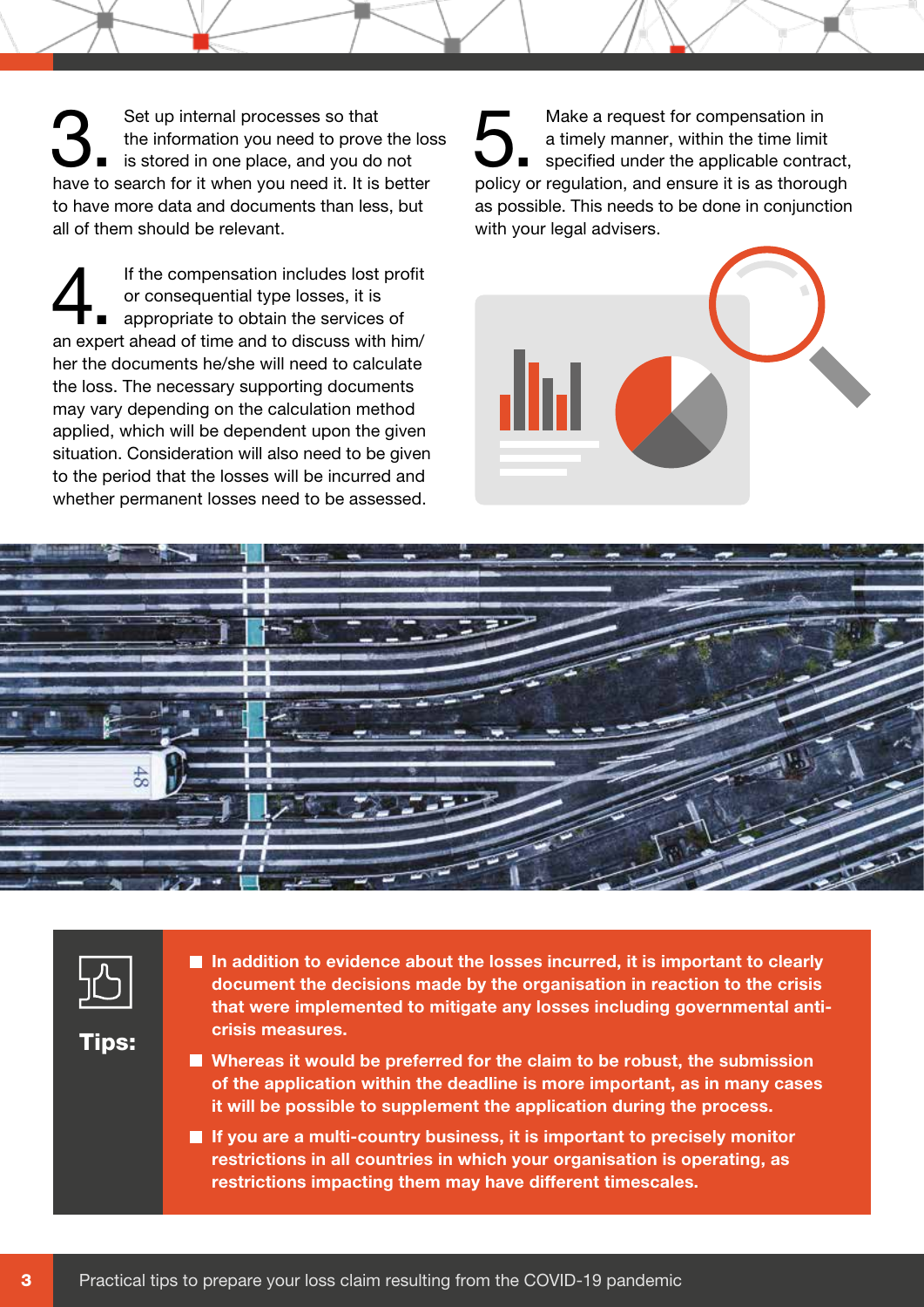| $\mathsf{I}$<br>H |  |
|-------------------|--|
| Г                 |  |
|                   |  |

# **Case study – What evidence to collect**

A Company operates a luxury hotel and restaurant, which targets mainly foreign affluent clientele. In addition to hotel guests, the hotel restaurant is also open to the public, which accounts for about 50% of sales.

#### As a result of the extraordinary measures imposed due to the outbreak of COVID-19, the Company has suffered significant financial losses:

- 1. The hotel was closed until further notice and all booked reservations were cancelled.
- 2. The restaurant had to close its premises to the public, resulting in a decrease in sales; in addition, the restaurant had to discard or donate part of the inventory which it could not use.
- **3.** In order to mitigate the decrease in sales, the restaurant has begun to offer its customers take-away food.
- 4. The average spend of customers on take-away food is only around 30% of the pre-crisis level, mainly due to a lack of the hotel clients from abroad.
- **5.** The Company has a contract with its key food supplier that sets a minimum value of goods which it is obligated to purchase each month. If it fails to do so, the supplier has the right to demand the payment of a penalty.

Due to the restriction of business activities, the Company reduced its purchases of goods and services, as well as labour costs, by combining layoffs and forced holidays.

## Examples of documents relevant to the case study

#### Actual losses

costs of spoiled / expired goods / products that are no longer usable due to limitation / closure of business activities, including proof of disposal / donation;

- cancelled reservations of clients requesting to return deposits, including communication with them and the bank account statements confirming the refunds;
- sanctions from trading partners relating to / caused by the crisis;
- additional costs that would not have been incurred if the crisis had not occurred (increased cleaning requirements, disinfection needs, purchase of protective equipment); and
- documentation of penalties, sanctions, late payment interest including consequences of non-compliance with bank covenants and other financing terms.

#### Lost profit

- $\blacksquare$  the business and marketing plans of the company and pre- and post-crisis budgets and their changes in relation to the evolution of the situation reflecting expected sales and the number of hotel and restaurant guests during normal operations and during the crisis, including post-crisis prospects; and
- $\blacksquare$  documentation of savings due to limitation / closure of business activities, documentation of the "usual" costs and revenues vs. an overview of actual expenditures and revenues.

#### Mitigation measures

- documentation of the steps taken to mitigate the effects of the crisis and their evolution as the crisis develops, such as: seeking to reduce wages and other fixed costs, finding alternative suppliers, changing the distribution channels (take-away), changing assortment, negotiating deferrals of contractual obligations and loan repayments, transfer of employees to another job; and
- $\blacksquare$  the impact of the state measures on limiting the losses caused by the crisis.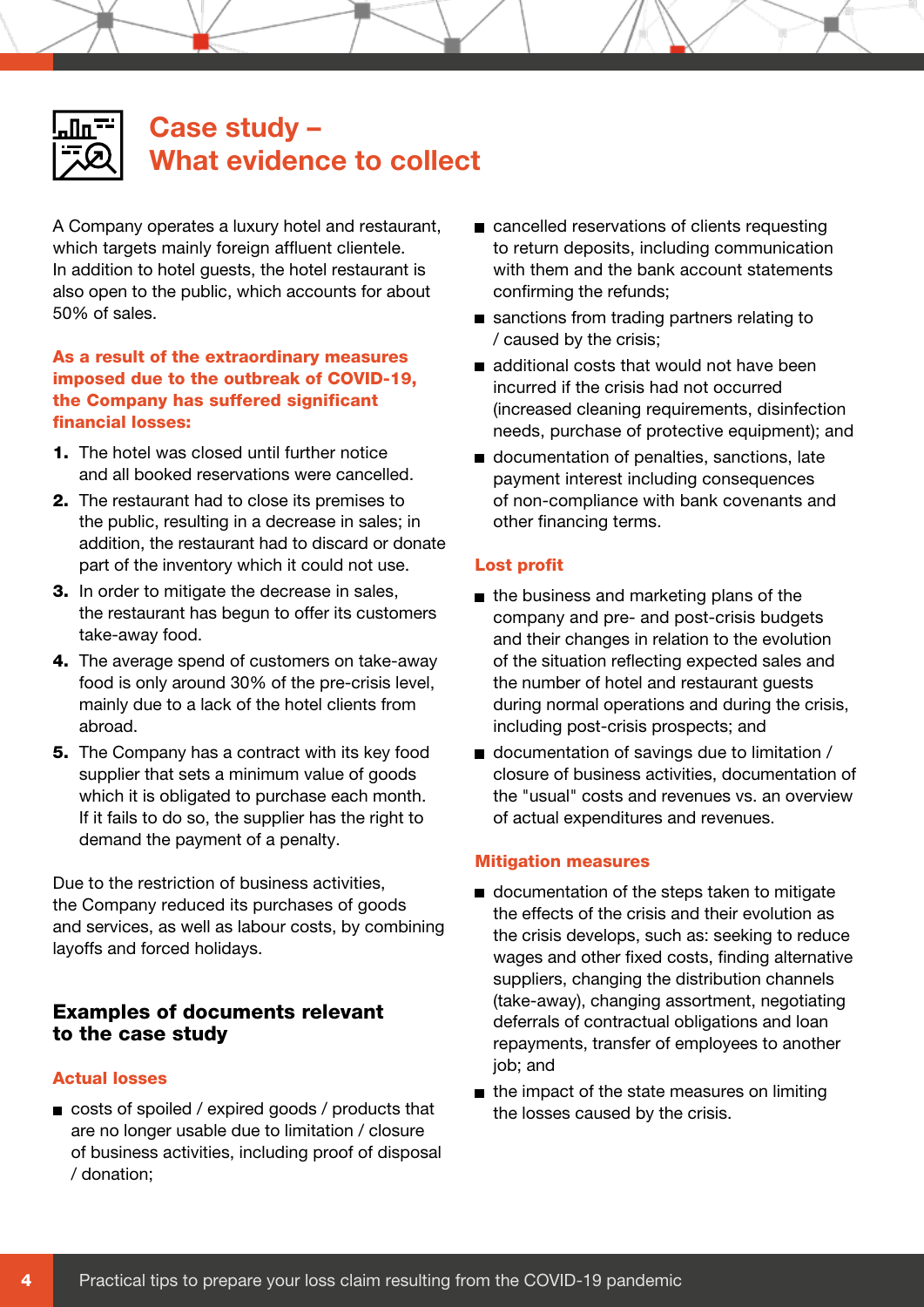

#### Types of potentially relevant documents

#### Financial

- Accounting documentation including managerial accounting, financial statements (consolidated as well as for individual divisions), general ledger;
- Business plans, budgets, comparison with the actual figures;
- **Financial restructuring and communication** with banks;
- **Periodic or ad-hoc financial and budgetary** reports for management;
- **Minutes from management and shareholder** meetings;
- Long-term and short-term profit and cash flow plans;
- Information on wages, including supporting documents to identify the impact of the state of emergency;
- Investment plans and programs;
- Break-even point analysis;
- Planned and actual R&D expenditure;
- Key performance indicators (inventory turnover, rate of return on investment, working capital, analysis on ageing of receivables);
- Review of costs drivers and change in cost allocation policies;.
- Sales and revenue analysis, profitability studies of individual products;
- Internal audit reports;
- Tax returns.

#### Marketing

- Long-term and short-term marketing objectives;
- Estimation of the market size and market share per product;
- Sales trends and forecasts, sales budget and sales plans;
- Advertising and promotion plans and budgets;
- Order intake and backlog;
- Order history;
- Records of complaints, returns and lost customer orders;
- Development of new products, analysis of competitiveness of existing products.